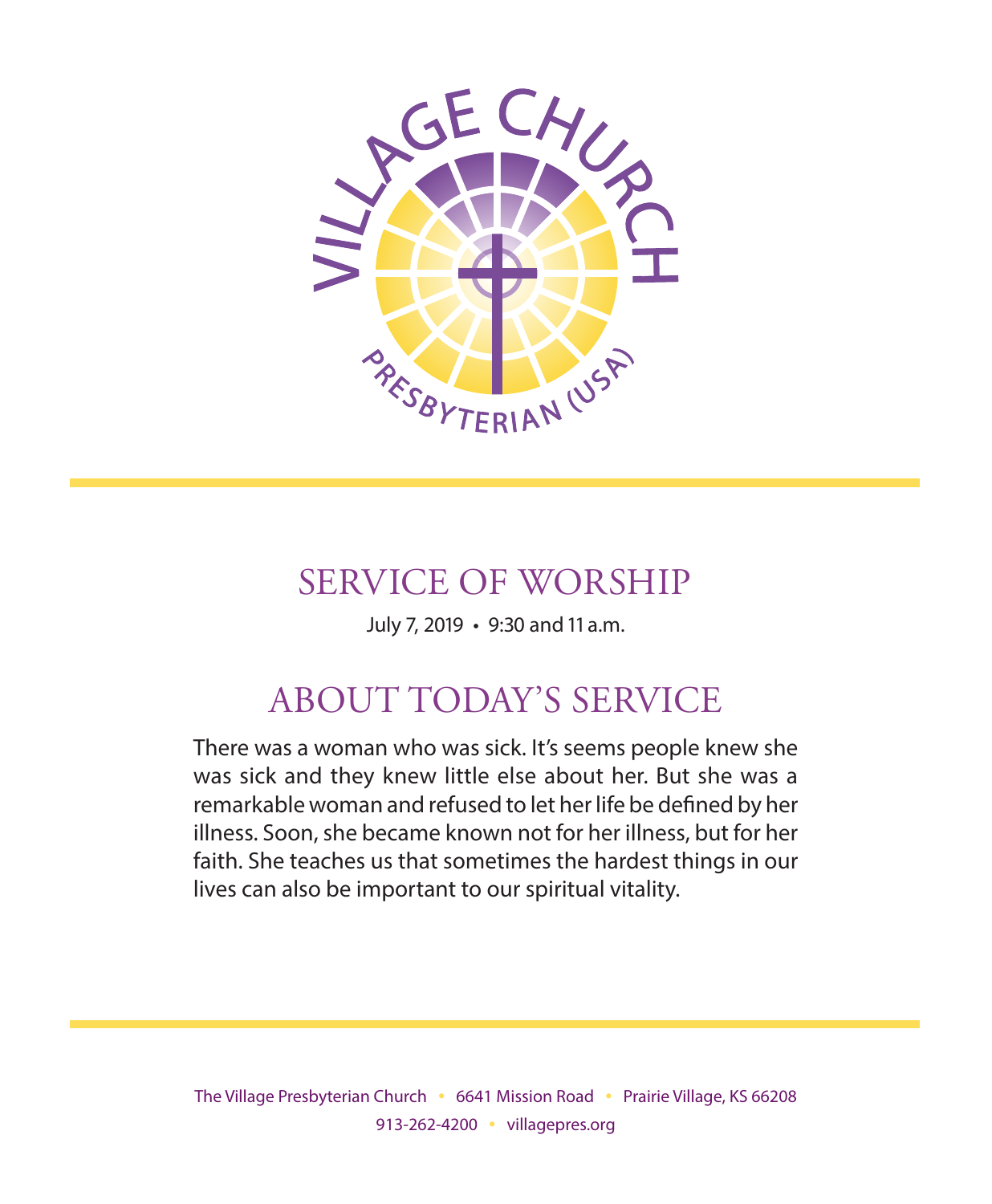## GOD'S PEOPLE GATHER

### Prelude *Variations on "America" for organ*

Words of Welcome Rev. Tom Are, Jr.

Call to Worship Rev. Becky Chamberlain

by Charles Ives

If you come with doubts, there is a place for you here. **Here we welcome honest questions and we value the journey.** 

If you come and your heart is tender, there is a place for you here.

**There is a gentleness here, and the comfort of community.**

If you come with joy, there is a place for you here.

**For this is a place where songs are sung and prayers are heard.**

However you come, whoever you are, there is a place for you here. **For we are God's children and God is welcoming us home.**

\*Hymn, No. 338 *O Beautiful for Spacious Skies* MATERNA

### \*Prayer of Confession

**Merciful God, When we are lost in our fear and consumed by our pain, we get our questions confused. We ask** *why* **is this happening? We ask** *how* **are we supposed to get through it? We ask** *where* **can we cast blame? We ask** *when* **will we know joy? Forgive us, God, when we forget to ask who: Who can we trust? Who loves us? Who can save us? Who is doing a new thing, even right now?** (Silent prayer)

\*Assurance of God's Grace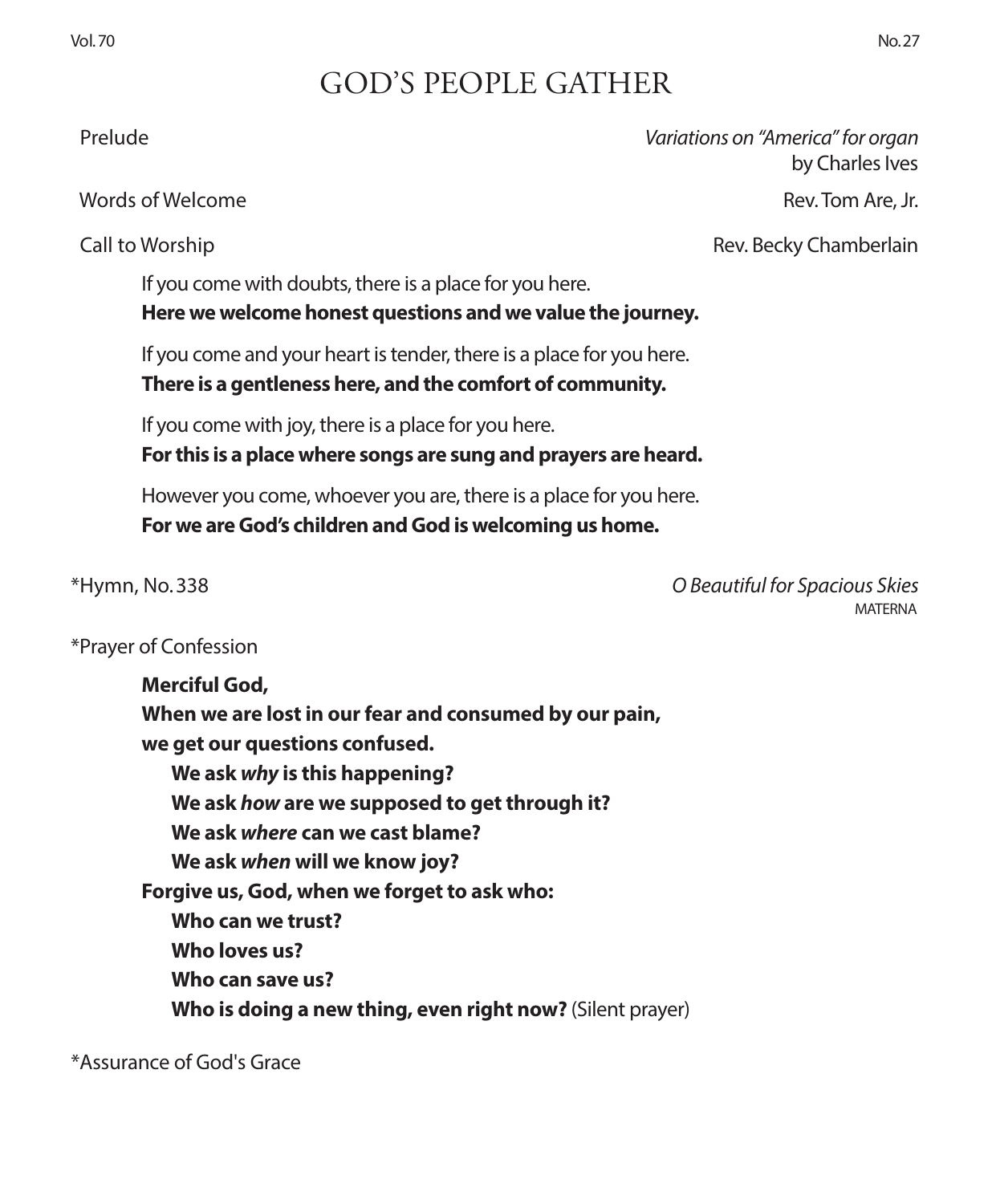### **Halle, halle, halle-lu-jah!** Halle, halle, halle-lu-jah!<br>Halle, halle, halle-lu-jah! المسير المسير العاملية.<br>Halle, halle, halle-lu-jah!<br>Halle, halle-lu-jah! Hallelujah! Hal-le-lu-jah! gift and Ho ly Spir it, - might: Halle, halle, halle-lu-jah! - -

### \*Passing of the Peace  $B = \frac{B}{2\pi}$ e Peace

### PROCLAMATION OF THE WORD BROCLAMATION OF THE WORD PROCLAMATION OF THE WORD œ **µ** . ˙ œ  $\overline{a}$ ˙ Breathe me,  $\sim$ heart

 Call to Prayer & b o<br>Prave



e People and the Lord's Praye of b ˙ Prayers of the People and the Lord's Prayer In both Hebrew and Greek, the words for  $\mathcal{E}$  spirit  $\mathcal{E}$  as "breath" or "wind," so it wind," so it wind," so it wind," so it wind," so it wind," so it wind," so it wind," so it wind," so it wind," so it wind," so

atr under de la propietat de la propietat de la propietat de la propietat de la propietat de la propietat de la pr ir, v ho a t in eay  $\mathsf{p}$ , n part lOW d p me h) glows ame illowed be thy name. our Father who art in heaven hallowed be thy name.<br>Our Father who art in heaven hallowed be thy name. b ther who art in her hallowed be the e<br>ene ˙ or the reople and the Lord's rrayer<br>**Our Father, who art in heaven, hallowed be thy name.** 

Thy kingdom come, thy will be done, on earth as it is in heaven.<br>Give us this day our daily bread:

.<br>Giv b y kingaom come, t<br>s this dav our dailv Give us this day our daily bread;<br>

ve us this day our daily bread;<br>and forgive us our debts, as we forgive our debtors; and forgive us our debts, as we forgive our debtors; TEXT: Edwin Hatch, 1878

and lead us not into temptation, but deliver us from evil.

r thine is the kingdom and the power and the glory, forever. Amen. For thine is the kingdom and the power and the glory, forever. Amen.

Anthem  $(9:30 a.m.)$  $\cdots$  (robert dimension, 1888) 6/20/13

Anthem (9:30 a.m.) **For the Beauty of the Earth** arr. Mark Hayes; Olivia Bock, dancer

> Kathy Lueckert (9:30 a.m.) Charles Schultz (11 a.m.)

Prayer for Illumination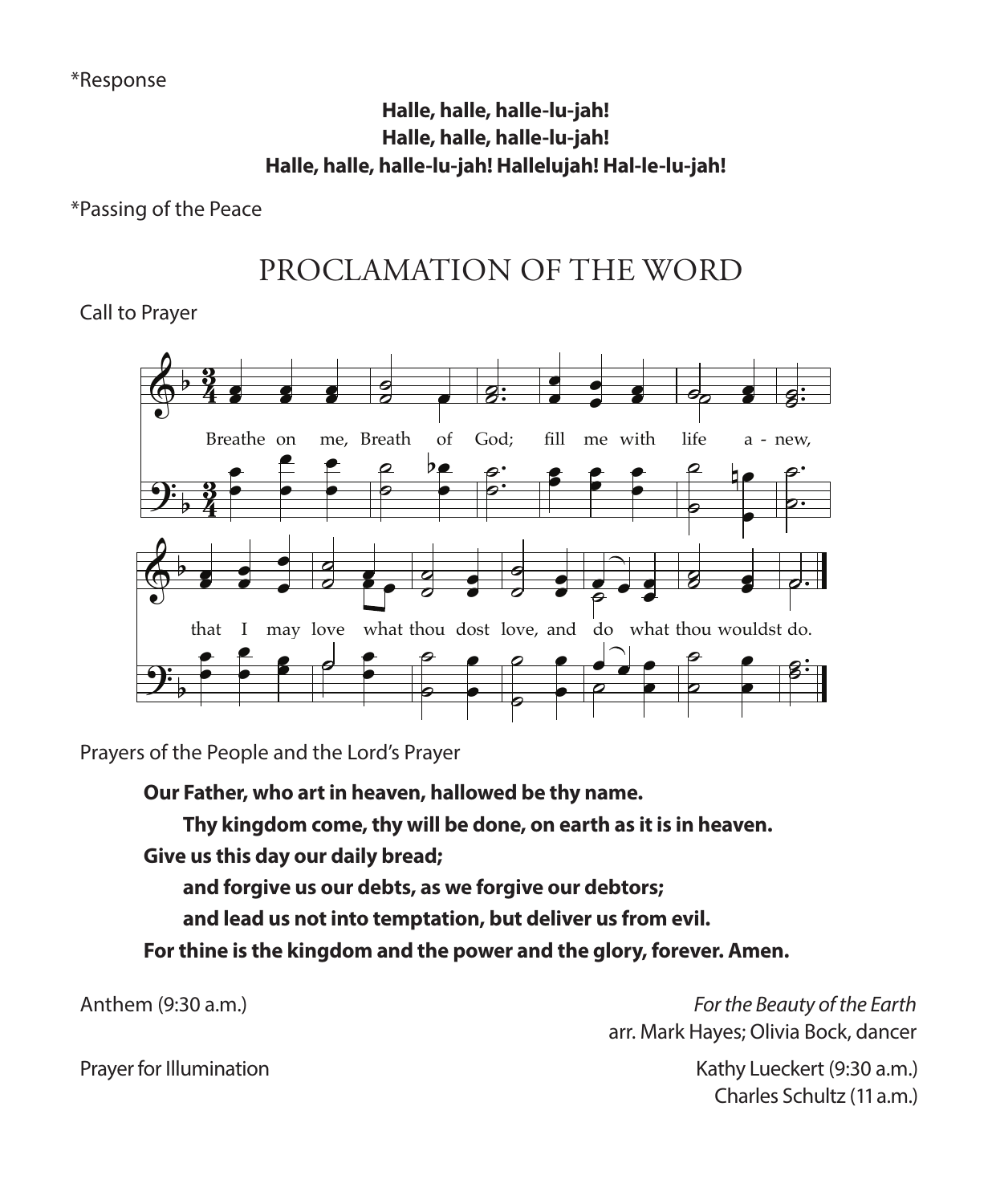Scripture Reading Mark 5:24-34 (pg. 914)

Sermon *A Woman Known Only By Her Illness* Rev. Tom Are, Jr.

## RESPONSE TO THE WORD

\*Hymn, No. 792 *There is a Balm in Gilead* BALM IN GILEAD

Refrain: Full Congregation V. 1 – Sopranos and Altos of Congregation V. 2 – Tenors and Basses of Congregation V. 3 – Full Congregation

 Offertory *Hymn For America* (9:30 a.m.) by Stephen Paulus; Summer Choir

We have loved you for your rivers, We have loved you for your shores; Every treasure you have shown us, Every seed that you have sown; We have loved you for your mountains, For your prairies, for your fields, All these gifts we have been given, All these glories that we share; Now we thank you for these blessings, We, your people, everywhere.

Many are the stars of heaven, Many are the hopes of earth; All around us, worlds unfolding, All around these dreams to grow; From the moment of our rising Till we rest when day is done, May we tell our hearts' own story, Hearts that honor and believe, Through our care for one another, For this life and land we love.

> *For the Beauty of the Earth* (11 a.m.) arr. Mark Hayes; Olivia Bock, dancer

\*Response (from Hymn, No. 692)

### **Spirit, open my heart to the joy and pain of living. As you love may I love, in receiving and in giving. Spirit, open my heart.**

\*Prayer of Dedication

\*Hymn, No. 327 (v. 1,2) *From All That Dwell Below the Skies* LASST UNS ERFREUEN

\*Benediction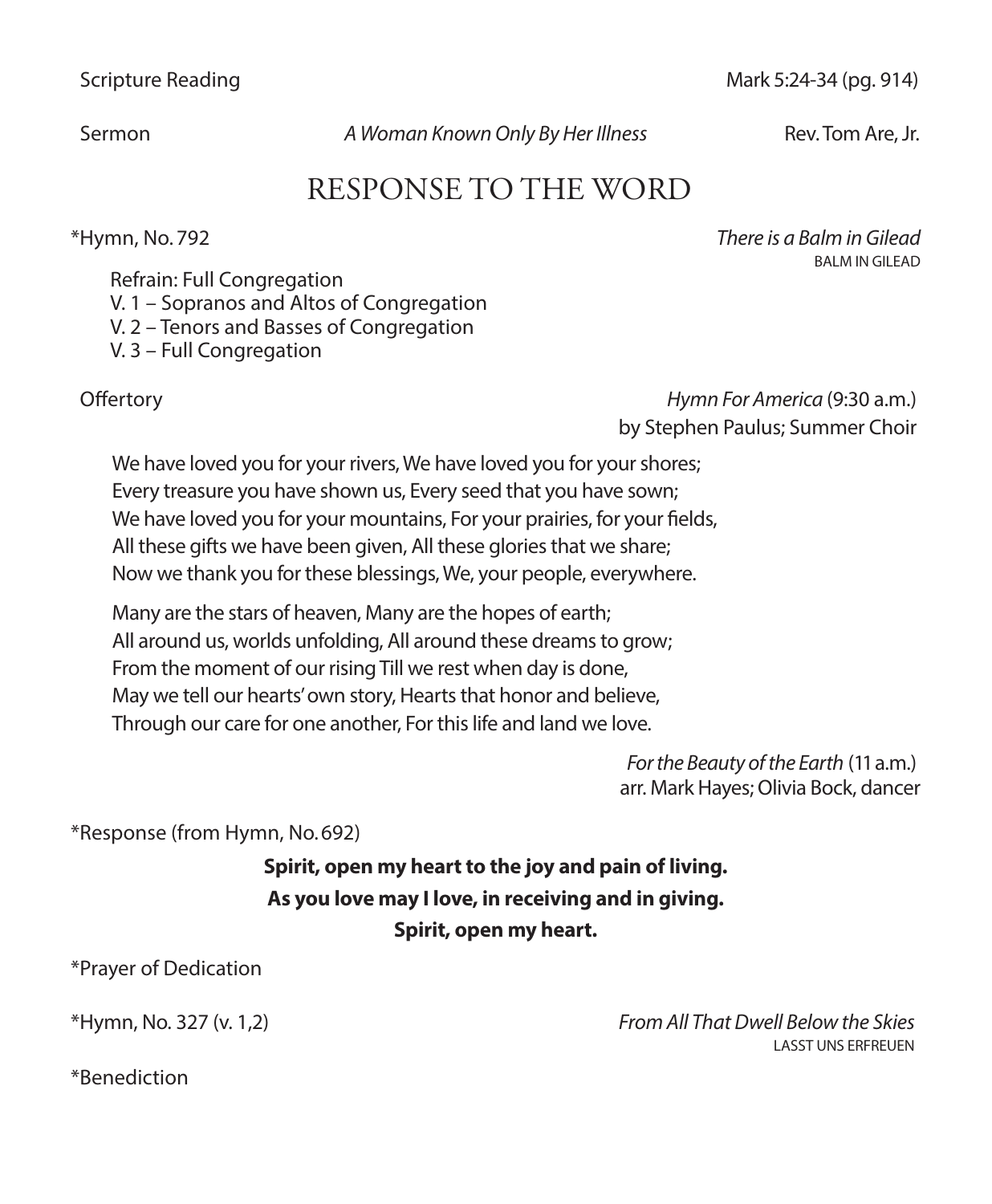### \*Benediction Response

### **Eternal are thy mercies, Lord; eternal truth attends thy word: Alleluia! Alleluia! Thy praise shall sound from shore to shore, till suns shall rise and set no more. Alleluia! Alleluia! Alleluia! Alleluia! Alleluia!**

\*Postlude *America the Beautiful* arr. John S. Dixon

\**All who are able may stand ©* A-705103 for all hymns

## ABOUT TODAY'S MUSIC

The prelude and postlude are arrangements of familiar patriotic songs. The poem "America the Beautiful" was penned by Katharine Lee Bates, a professor at Wellesley College, and was inspired by sights she beheld as she was traveling to and from Colorado Springs by train. Around the very same time, Charles Ives composed his "Variations on 'America,'" which range from somber renditions to sprightly dances. Both pieces of music reflect the wide variety of traits of this country – her people are sometimes united and other times divided; proud and ashamed; lively and shy. Whatever your hopes are for this country, may they be guided by the ways of Jesus that are taught every week in this church.

## OUR GUEST LITURGICAL DANCER

Sixteen-year-old Olivia Bock has been dancing since she was three. She is a sophomore at Blue Valley High School, where she is a member of the Blue Valley Tigerettes Dance Team. She studies at Denise's Dance Academy, and especially enjoys contemporary and jazz dance. Thank you for sharing your gifts at Village Church, Olivia!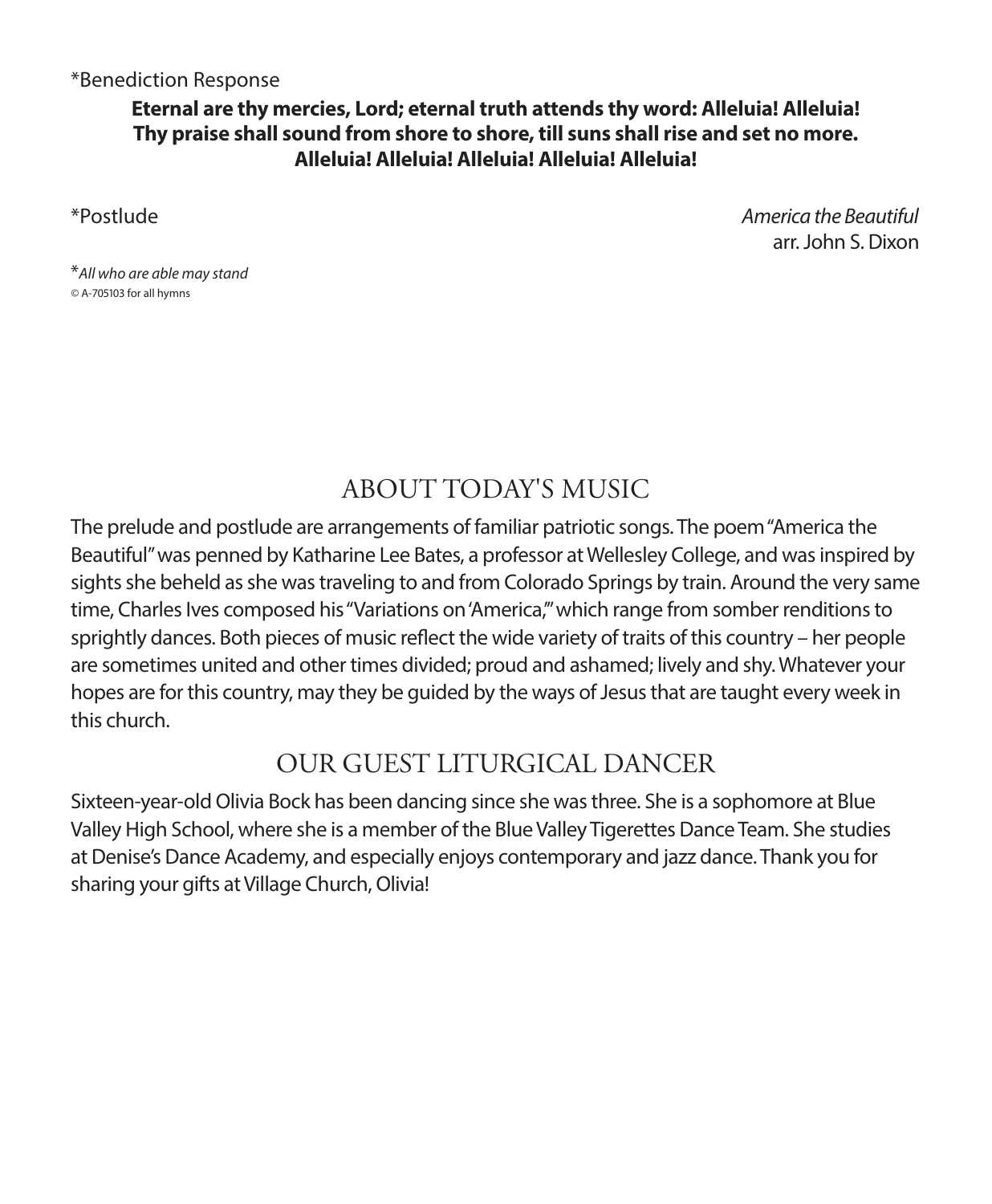### THE CHURCH'S BOOK (Week of July 8, 2019)

The following are daily Bible readings offering for your own personal devotion. You are invited to read the text, think about the reflection and questions and allow these to lead you in a time of prayer. Pray for your own journey of faith. Pray for Village Church and our mission. Pray for God's world.

### **Monday, July 8 John 1: 1-18**

What does it mean that John came to testify to the light? John's calling was to enlighten the world about Jesus, who was both human and divine. In your daily life, how do you testify to the light? How do you share moments of God's goodness and grace? The story did not stop with Jesus' resurrection; think of ways this week to share the good news of the gospel with those around you.

### **Tuesday, July 9 John 1: 19-28**

John's role in the gospel story is to proclaim the coming of Jesus. In this testimony to the priests and Levites, John references the prophet Isaiah, and assumes the role of the "voice". Read Isaiah 40, and reflect on the ways in which the prophesies of the Old Testament are fulfilled in Jesus Christ's birth, life, death and resurrection.

### **Wednesday, July 10 John 1: 29-51**

Jesus is known by many names. In this passage alone, he is referred to as "Lamb of God," "Rabbi," "Messiah," "Son of God," and "King of Israel." The attribution of these titles is part of an ongoing process of understanding and proclaiming Jesus. As the disciples become acquainted with Jesus, more of Jesus' nature is revealed to them. How do you view Jesus' role in your life? What title would you give to Jesus?

### **Thursday, July 11 John 2: 1-12**

Just as Jesus transforms water into wine at the wedding in Cana, so are our lives entirely transformed when we follow Christ. All is renewed in Jesus Christ. Spend time today noticing all of the things around you that point to God's presence in your life, and pray a prayer of gratitude for the ways that God shows up each and every day.

### **Friday, July 12 John 2: 13-25**

In this passage, we find Jesus channeling righteous anger toward injustice in the temple. Pouring out coins and overturning tables, Jesus causes quite a ruckus. This protest is against Jewish religious cooperation with Roman imperial control, a violent and oppressive system. As Christians, we are called to set aside apathy and take action against injustice. What injustices do you see in the world today? How can you take action to help end injustice and oppression?

### **Saturday, July 13 John 3: 1-21**

Nicodemus, a leader of the Jews, comes to Jesus with many questions about how to live a faithful life. In response to Nicodemus' many queries, Jesus speaks the words of John 3:16. God is love, and God loves. Therefore, as members of the church of Jesus Christ, we have an obligation to love and to stand for love in the world. How will you show God's love in the world today?

### **SIGN UP TO RECEIVE DAILY BIBLE READINGS EMAILS Subscribe now at www.villagepres.org/subscribe. Emails arrive first thing in the morning Monday through Saturday.**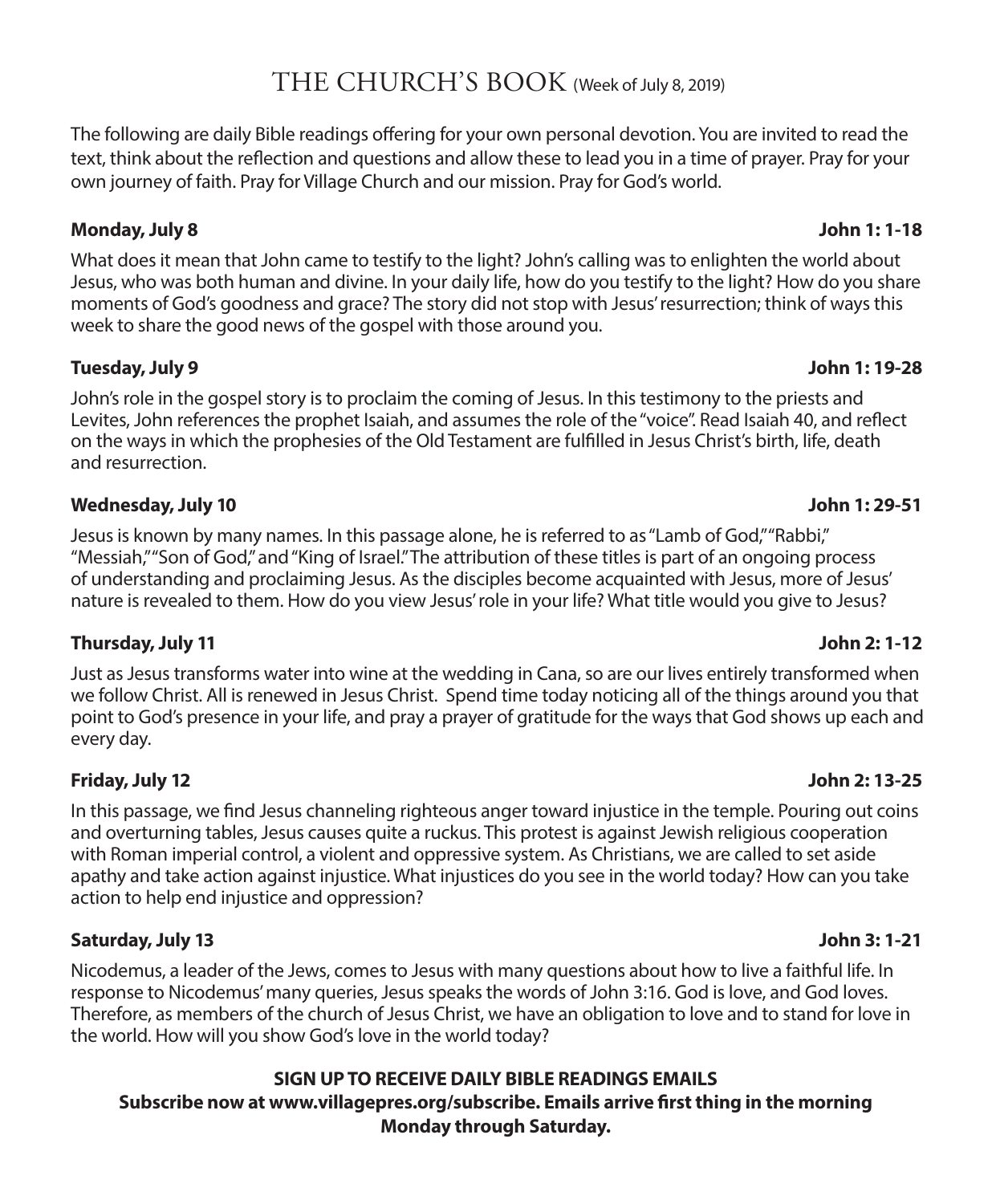

Join Us for the **Single Adult Ministry Summer Speaker Series** 

## A Culinary Journey Through Italy with Chef Instructor Rachel Ciordas



## 6-8 p.m. **Tuesday, July 9**

**Room 232 at Village on Mission** RSVP to cindy.wilcox@villagepres.org

More details at villagepres.org/single-adult-ministry

# Join us for a **Farewell Reception** for Kathy Lueckert Following the 11 a.m. worship service **Sunday, July 21** Friendship Hall - Village on Mission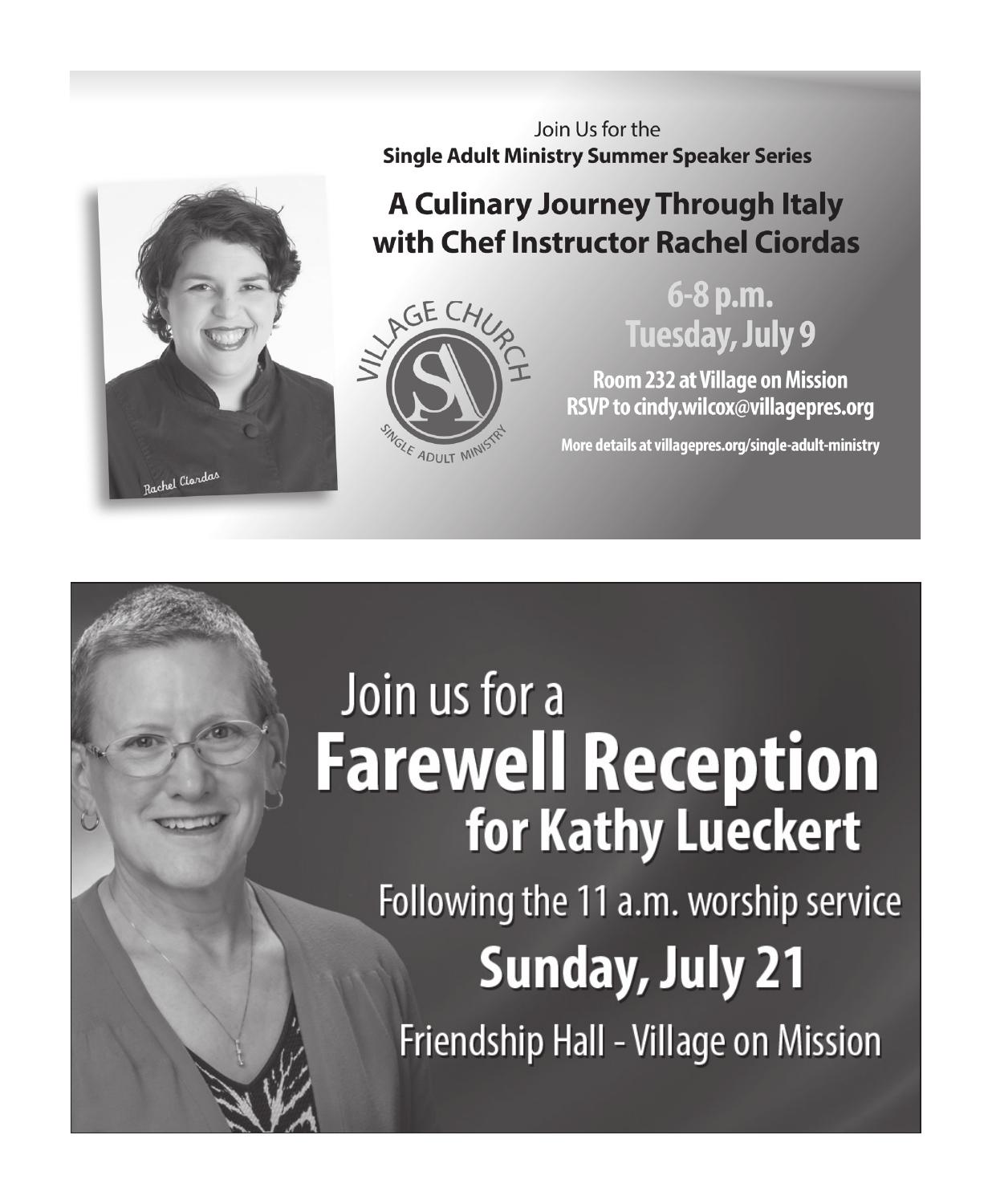## TODAY AT VILLAGE

**WELCOME TO VILLAGE CHURCH!** Please join us every week. Refreshments are available in Friendship Hall following the worship service.

**THE FLOWERS IN THE CHANCEL TODAY** are given to the Glory of God in memory of Marjorie "Mardie" Kirkwood by Tom Kirkwood.

**NEW TO US?** Village Presbyterian Church is a family of faith actively shaped by the life of Christ to love one another, providing leadership for the transformation of our communities and serving the world. We are a Presbyterian (USA) family of faith that is inclusive, generous and welcoming of all people. Village is one church worshiping at two campuses: Village on Mission (6641 Mission Road in Prairie Village) and Village on Antioch (14895 Antioch Road in Overland Park). If you would like a tour of Village on Mission, contact Cindy Wilcox at cindy.wilcox@villagepres.org or 913-671-2331.

**JOINING VILLAGE CHURCH**– Village welcomes new members every other month at a special Sunday luncheon. Join us Aug. 4, Sept. 29 and Dec. 8. Contact cindy.wilcox@villagepres.org for information.

**WORSHIP BAGS** are available for children to enjoy during worship. Please return the bags to the baskets located in the Narthex at the end of the worship service.

## ADULT EDUCATIONAL MINISTRY

**SUMMER ADULT SUNDAY SCHOOL CLASS** – 10:45-11:45 a.m. Sundays, through Aug. 18, Rooms 126 & 127. Join us as we gather to explore and reflect on the Bible passage that is preached each Sunday. We will look at the context for the passage, how our preacher proclaimed the passage and how others have interpreted the passage. All are welcome from the novice Bible reader to the biblical scholar. Today, please join us as our guest speaker is Rev. Kathryn Bates. On July 14, the guest speaker will be Rev. Sally Wright, interim pastor of pastoral care.

## CHILDREN AND FAMILY MINISTRY

**ALL SERVICES–CHILD CARE** – Infants to 4-year-olds are welcome in Rooms 114, 111 and/or 107.

**SUNDAY SCHOOL** 9:25-10:30 a.m. – **2 to 4-year-olds/Pre-K**—Preschool Sunday School meets on the first floor. Registration and age specific room assignments are posted outside Room 107.

**SUNDAY FUNDAYS** – 9:30 a.m. K-6th grade. This month we are partnering with a new local non-profit, the Ronald McDonald House and Foundation.

**VACATION BIBLE SCHOOL AT VILLAGE ON MISSION** – We could use your help at VBS from 9 a.m.-noon July 15-19. Will you consider coming to spend time with preschoolers that week? They are darling, fun and enthusiastic…and they need leaders. We'd love for you to volunteer with us. It's going to be a fantastic week! Sign up online at villagepres.org/summercamp2019 or call Brooke Latas at 913-671-2355.

**BAPTISMS and NEW BABIES** – The next baptism dates are July 21 and Sept. 15. An education class is offered for members who are new to Village baptism. Share news of your new baby so we can welcome your new arrival with a gift. Call 913-671-2350 or email kate.ruecker@villagepres.org.

## CONNECTIONAL MINISTRIES

**SINGLE ADULTS SUMMER SPEAKER SERIES "A CULINARY JOURNEY TO ITALY"** – Enjoy a free Italian dinner with chef instructor Rachel Ciordas, from 6-8 p.m. Tuesday, July 9, in Room 232 at Village on Mission. The evening begins with Pecorino/Salami Rocket Salad. Then one-pan Pasta Arrabiata. Next, she'll make Saltimbocca, a main dish; concluding with Strawberry Pazzo for dessert. Throughout, Rachel will discuss simple dinner recipes for one or a group. No cost to attend. RSVP to Cindy Wilcox at 913-671-2331.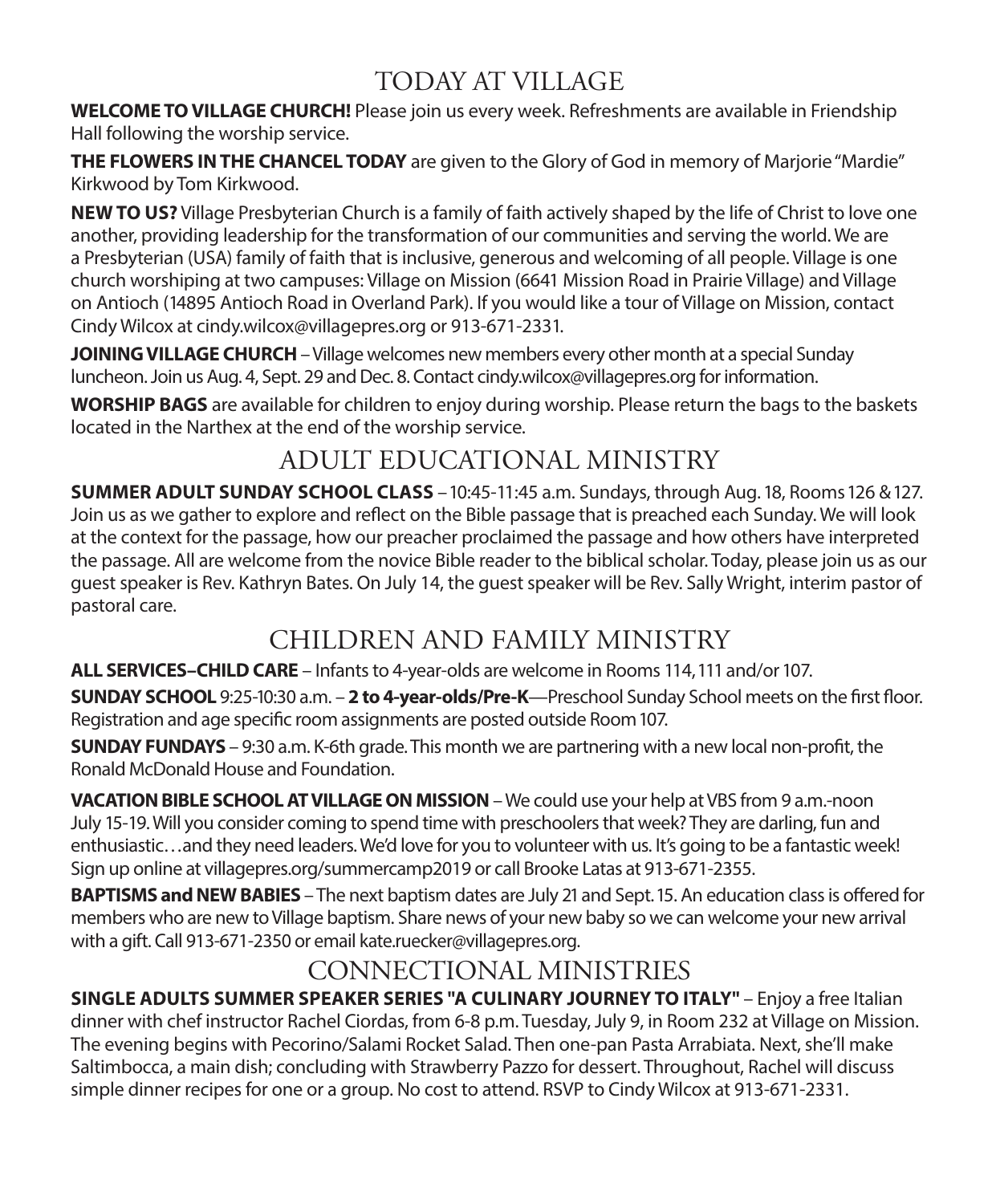## MISSION

**THE FOOD PANTRY** – Cans or bottles of fruit juices or Gatorade are the requests of the Food Pantry for the month of July - to cool and hydrate the Pantry's clients and their children. And the heat also causes a need for soap, deodorants, sunscreen and bug repellent. Please be generous! The Clothes Closet needs more summer clothing, hats, sunglasses and the housewares section of the Closet is looking sparse. The two drop boxes at Village Church on Mission are just inside the northwest and the south entrances. Thank you.

**VILLAGE CHURCH COOKS A MEAL AT CROSS-LINES** – Friday, July 12, Village will cook and serve a meal at the Cross-Lines kitchen in Kansas City, Kansas. We need volunteers from 9:30-11 a.m. for prep and from 11:15 a.m.-1:30 p.m. to serve and clean up. Drop off cookie donations at the church reception desk from 8 a.m.-4 p.m. on Thursday, July 11. Sign up at bit.ly/cross-lines-sign-up-2.

## MUSIC MINISTRY

**SING WITH THE SUMMER CHOIR** – It's not too late to sing with the Summer Choir. We have an 8:45 a.m. rehearsal in the Village on Mission Chapel before the 9:30 a.m. service each Sunday now through July 28. Contact Will Breytspraak at william.breytspraak@villagepres.org or 913-671-2345 for more information.

## PASTORAL CARE AND COUNSELING

**TAIZÉ IS TUESDAY** – Join us where it is cool, quiet and peaceful during the evening Taizé worship service at 6:30 p.m. this Tuesday, July 9, in the Village on Mission Chapel. Modeled after worship from the Taizé community in France, the service includes scripture, song, silence and communion.

## PRESBYTERIAN WOMEN

**WOW JOINS VOA PREBYTERIAN WOMEN AT PANERA'S** – Women of Wisdom (WOW) is delighted to announce an opportunity for ladies at VOM to join ladies at VOA at 6 p.m. Monday, July 22, at Panera's, 135th & Metcalf (where the Antioch dinner group meets monthly and includes women in a wide age range). All women are invited to share a casual dinner, and a blending of fun and fellowship between the two Village campuses. VOM women RSVP to dianelee@att.net or 913-432-4321 by Sunday, July 21.

## YOUNG ADULT MINISTRY

Young Adult Ministry is for all people in their 20's and 30's.

**LOVE YOUR CITY SATURDAY** – Loose Park! 10 a.m-noon Saturday, July 13. Bring your favorite park accessories and let's enjoy a summer Saturday together.

**FAMILY DINNER NIGHTS** – 5:30-7 p.m. Wednesday, July 10, Young Adults with Kids. Every second and fourth Wednesday this summer we're giving you a reason to not cook or clean. Come have dinner with us, then take kids downstairs for child care while parents connect with each other. Sign up required. VillagePresYA.org/parents

**PARENTS NIGHT OUT** – 6-8 p.m. Friday, July 26. Parents need summer break too. Drop off kids here at the church, and go do something to fill your soul. Sign up required by July 18! VillagePresYA.org/parents.

## YOUTH MINISTRY

### **WEEKLY SUMMER YOUTH PROGRAMS**

**Sunday School** – 9:30 a.m. – All summer long youth are invited to attend worship with their families (Sanctuary) or assist with children's Sunday Fundays (Room 307).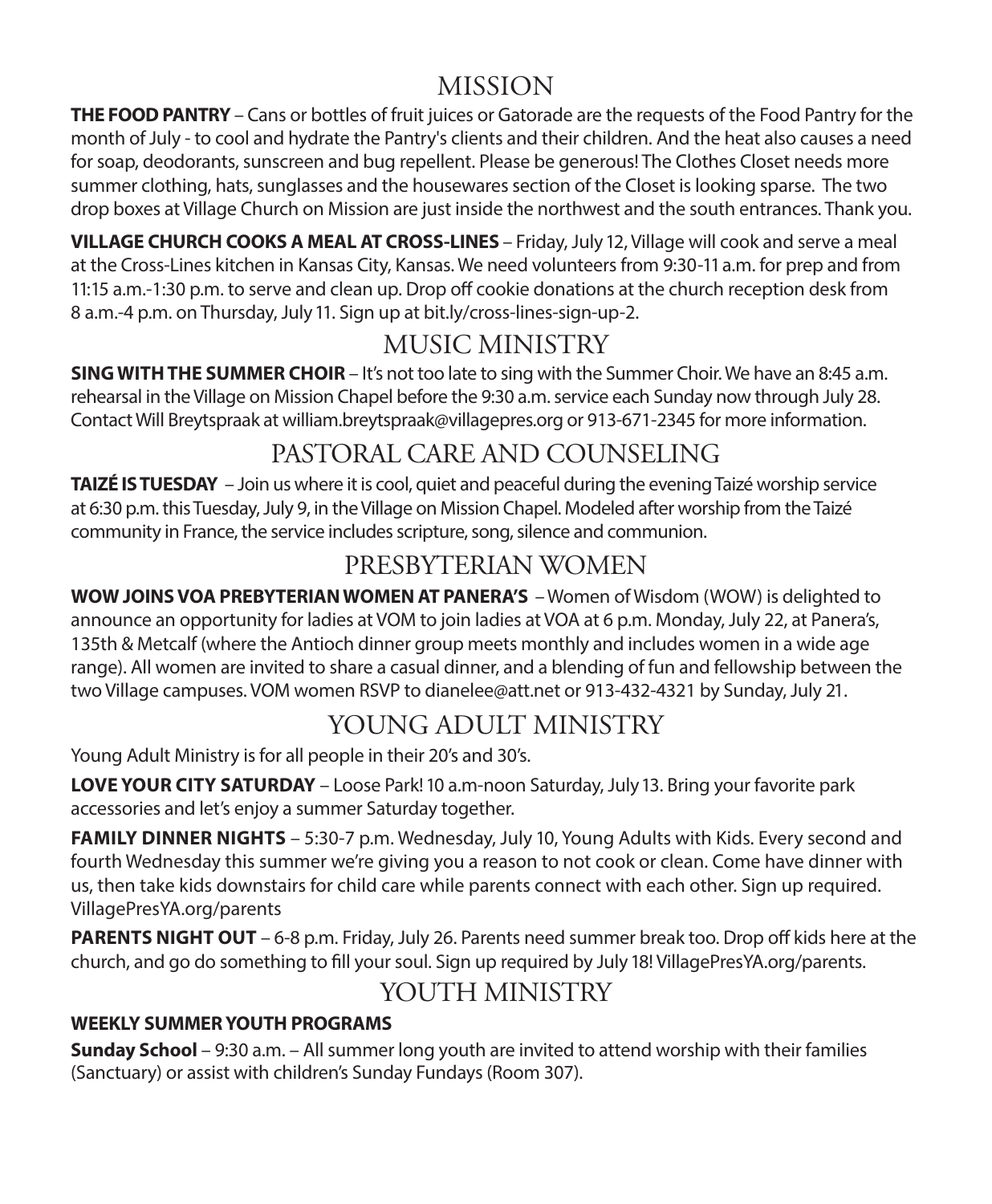**HS Gathersaurus** – 5 p.m. Sundays – Join us Sunday evenings at the Gathering worship service and then walk down to the Village shops with us to talk about what we just heard. Can't make the Gathering? That's okay! Meet us at the Village and we'll catch you up. Dinosaur accessories encouraged.

**MS Evenings** – 7-9 p.m. Mondays – Middle school adventure night. Sometimes we'll play games at the church, sometimes we'll go places. Always meet in the Youth Loft.

**HS Late Nite** – 8-10 p.m. Tuesdays – High school fellowship night. Different activities each week, sometimes at Village and sometimes out. Always meet in the Youth Loft.

**MS Service Day** – 12:30-4:30 p.m. Wednesdays – Come serve our city in a different way each week.

**HS Run Club** – 8-9 a.m. Thursdays – Come get a morning run in. Any level of experience is welcome with longer and shorter runs (and walks) each week.

## **Village On The Go**

### **Take Village with You on Your Summer Vacation**

Did you know our Sunday morning Sanctuary worship services at Village on Mission are livestreamed each week? So even if you can't be here in person, you can still worship with us! Join us online Sundays at 9:30 or 11 a.m. by clicking the LIVE SERMON & SERMON ARCHIVE button in the middle of our home page at www.villagepres.org.

### **Village Sermons on Demand**

Unable to attend church or watch the livestream? Our 9:30 a.m. sermons are

available online, too. See who is preaching each Sunday and watch the Summer Sermon Series "People Like Us" at www.villagepres.org/peoplelikeus.

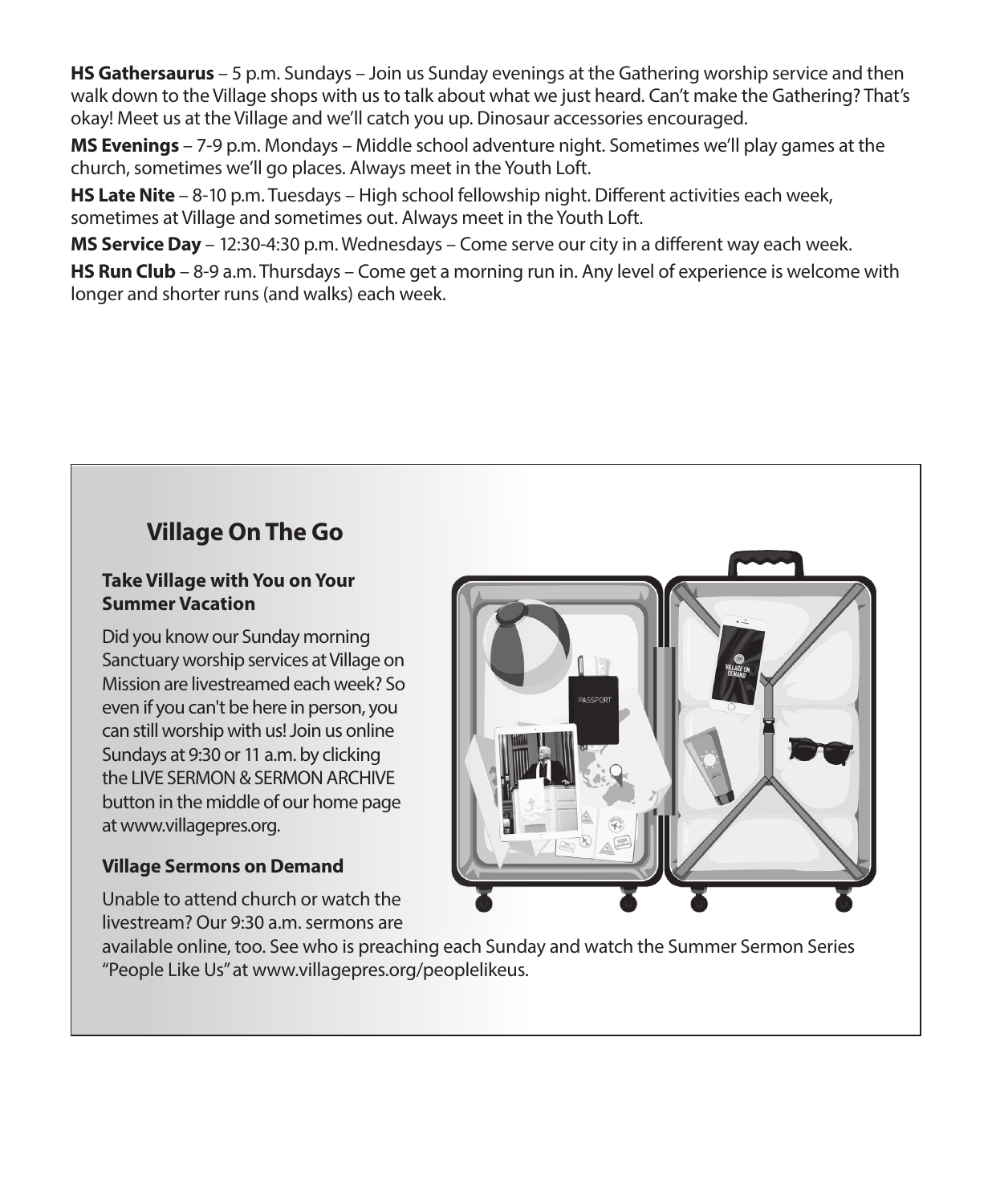### **Discover Village Information Center**

A place for you to connect, ask questions and share conversation about your life in the Village Church community. We now offer two locations with hosts available every Sunday morning between worship services to share friendship and a cookie.

 North location – Welcome Center reception desk at north entrance South location – south end of Friendship Hall





In Emergency Assistance, 814 individuals received utility, rent and other emergency assistance, including 321 children.

Your generosity is at work throughout our community.